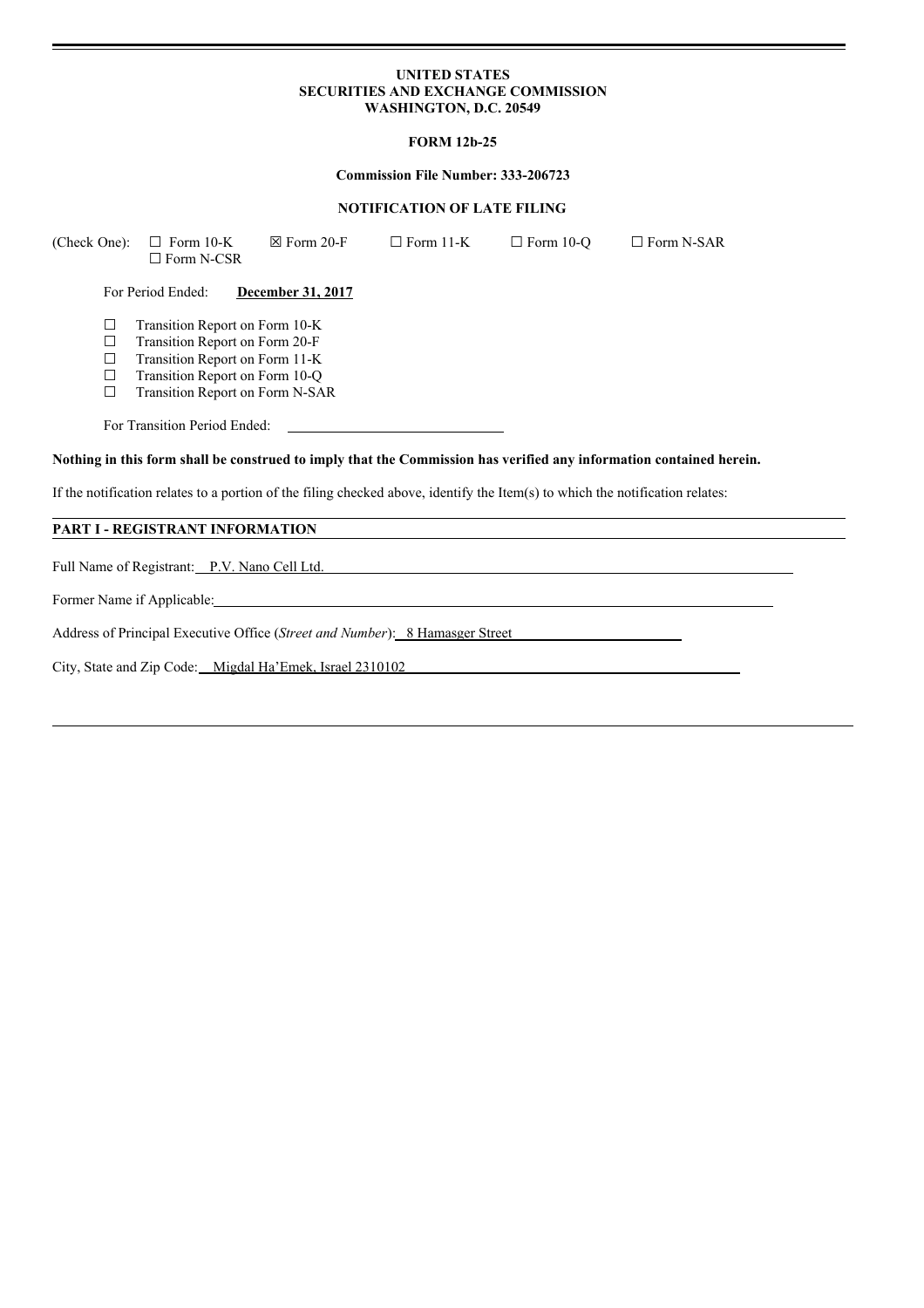### **PART II - RULE 12B-25(B) AND (C)**

If the subject report could not be filed without unreasonable effort or expense and the registrant seeks relief pursuant to Rule 12b-25(b), the following should be completed. (Check box if appropriate.)

- ☒ (a) The reasons described in reasonable detail in Part III of this form could not be eliminated without unreasonable effort or expense;
- ☐ (b) The subject annual report, semi-annual report, transition report on Form 10-K, Form 20-F, Form 11-K, Form N-SAR or Form N-CSR, or portion thereof, will be filed on or before the fifteenth calendar day following the prescribed due date; or the subject quarterly report or transition report on Form 10-Q or subject distribution report on Form 10-D, or portion thereof, will be filed on or before the fifth calendar day following the prescribed due date; and
	- (c) The accountant's statement or other exhibit required by Rule 12b-25(c) has been attached if applicable.

## **PART III - NARRATIVE**

State below in reasonable detail why Forms 10-K, 20-F, 11-K, 10-Q, 10-D, N-SAR, N-CSR, or the transition report or portion thereof, could not be filed within the prescribed time period.

The compilation, dissemination and review of the information required to be presented in the Form 20-F for the period ended December 31, 2017 could not be completed and filed by the Registrant without undue hardship and expense to the Registrant. The Registrant is in the process of adding material information to the Form 20-F from its fiscal 2017 financial statements and management's discussion and analysis.

# **PART IV - OTHER INFORMATION**

(1) Name and telephone number of person to contact in regard to this notification:

| Fernando de la Vega | $+072$     | 654-6881           |
|---------------------|------------|--------------------|
| (Name               | Area Code) | (Telephone Number) |

(2) Have all other periodic reports required under Section 13 or 15(d) of the Securities Exchange Act of 1934 or Section 30 of the Investment Company Act of 1940 during the preceding 12 months or for such shorter period that the registrant was required to file such report(s) been filed? If answer is no, identify report(s).

 $\boxtimes$  Yes  $\Box$  No

(3) Is it anticipated that any significant change in results of operations from the corresponding period for the last fiscal year will be reflected by the earnings statements to be included in the subject report or portion thereof?

 $\square$  Yes  $\square$  No

If so, attach an explanation of the anticipated change, both narratively and quantitatively, and, if appropriate, state the reasons why a reasonable estimate of the results cannot be made.